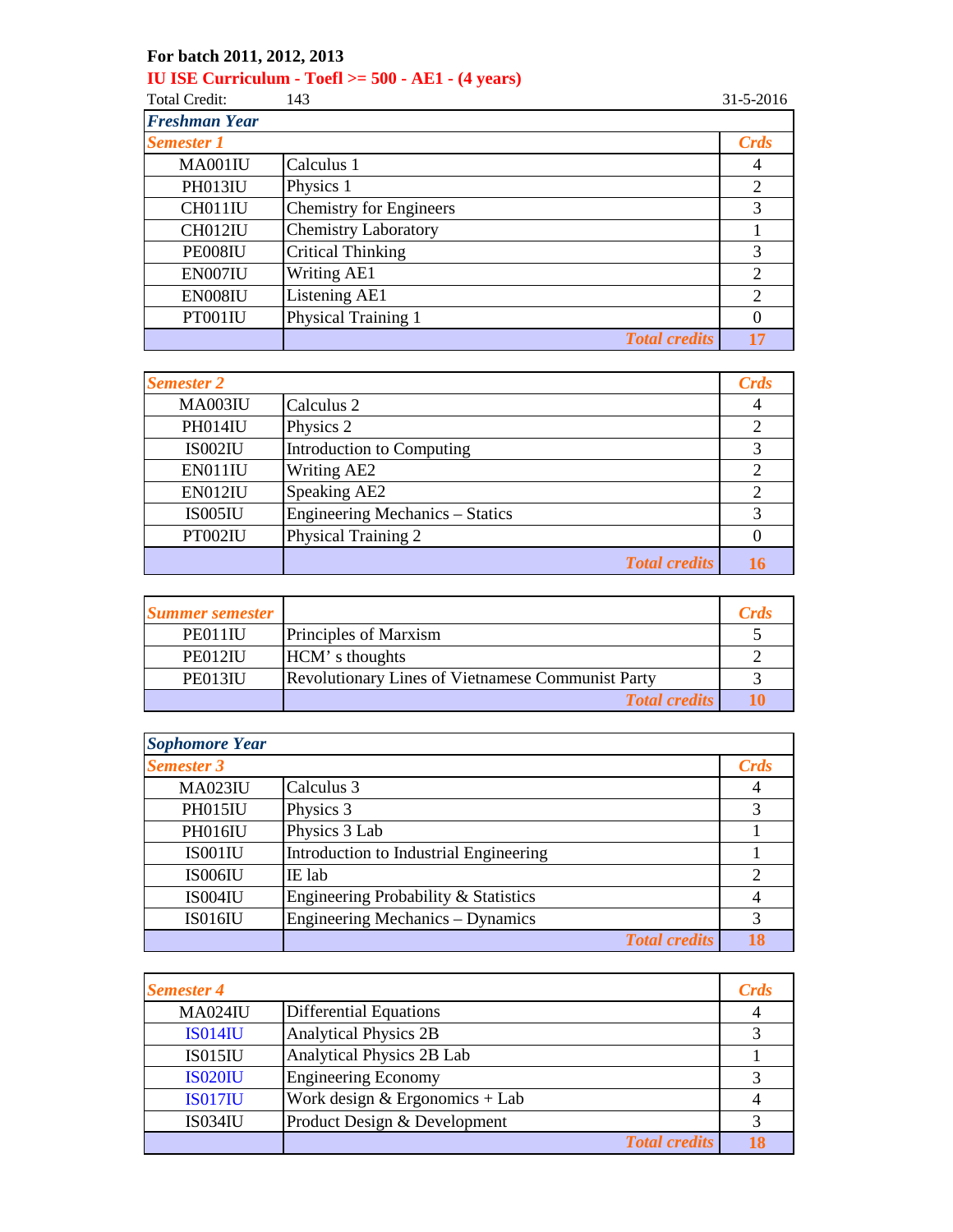| <b>Summer semester</b> |                          | <b>Crds</b> |
|------------------------|--------------------------|-------------|
| IS052IU                | <b>Internship 1</b>      |             |
|                        | <b>Military Training</b> |             |
|                        | <b>Total credits</b>     |             |

| <b>Junior Year</b> |                                                    | <b>Crds</b> |
|--------------------|----------------------------------------------------|-------------|
| <b>Semester 5</b>  |                                                    |             |
| <b>IS019IU</b>     | <b>Production Management</b>                       | 3           |
| <b>IS021IU</b>     | Deterministic models in OR                         | 3           |
| <b>IS022IU</b>     | Database Systems                                   | 3           |
| <b>IS025IU</b>     | <b>Quality Management</b>                          | 3           |
| IS051IU            | <b>Communication skills</b>                        | 3           |
| IS IU              | <b>ISE Elective Course (choose 1 course below)</b> | 3           |
| <b>IS031IU</b>     | <b>Experimental Design</b>                         |             |
| <b>IS018IU</b>     | <b>CAD/CAM</b>                                     |             |
|                    | <b>Total credits</b>                               |             |

| <b>Semester 6</b> |                                                    | Crds |
|-------------------|----------------------------------------------------|------|
| <b>IS024IU</b>    | Probabilistic Models in OR                         | 3    |
| <b>IS026IU</b>    | <b>Project Management</b>                          | 3    |
| <b>IS028IU</b>    | Simulation Models in IE                            | 4    |
| IS IU             | <b>ISE Elective Course (choose 2 course below)</b> | 6    |
| <b>IS032IU</b>    | <b>Facility Layout</b>                             |      |
| <b>IS040IU</b>    | <b>Management Information System</b>               |      |
| <b>IS023IU</b>    | <b>Inventory Management</b>                        |      |
| <b>IS044IU</b>    | <b>Computer Control Manufacturing Systems</b>      |      |
|                   | <b>Total credits</b>                               | 16   |

| <b>Summer semester</b> |                      |  |
|------------------------|----------------------|--|
| <b>IS053IU</b>         | Internship 2         |  |
|                        | <b>Total credits</b> |  |

| <b>Senior Year</b>  |                                                     |      |
|---------------------|-----------------------------------------------------|------|
| <b>Semester 7</b>   |                                                     | Crds |
| IS027 <sub>II</sub> | Scheduling $&$ Sequencing                           | 3    |
| <b>IS078IU</b>      | Logistics engineering & supply chain mangement      | 3    |
| IS IU               | <b>ISE Elective Course (choose 2 courses below)</b> | 6    |
| <b>IS033IU</b>      | <b>Multi-Criteria Decision Making</b>               |      |
| <b>IS045IU</b>      | Leadership                                          |      |
| IS041IU             | <b>Lean Production</b>                              |      |
| <b>IS043IU</b>      | <b>Flexible Manufacturing Systems</b>               |      |
| <b>IS035IU</b>      | <b>Systems Engineering</b>                          |      |
|                     | <b>Free Elective Course</b>                         | 3    |
|                     | <b>Total credits</b>                                |      |

| <b>Semester 8</b> |                        |  |
|-------------------|------------------------|--|
| <b>IS048IU</b>    | <b>Thesis research</b> |  |
|                   | <b>Total credits</b>   |  |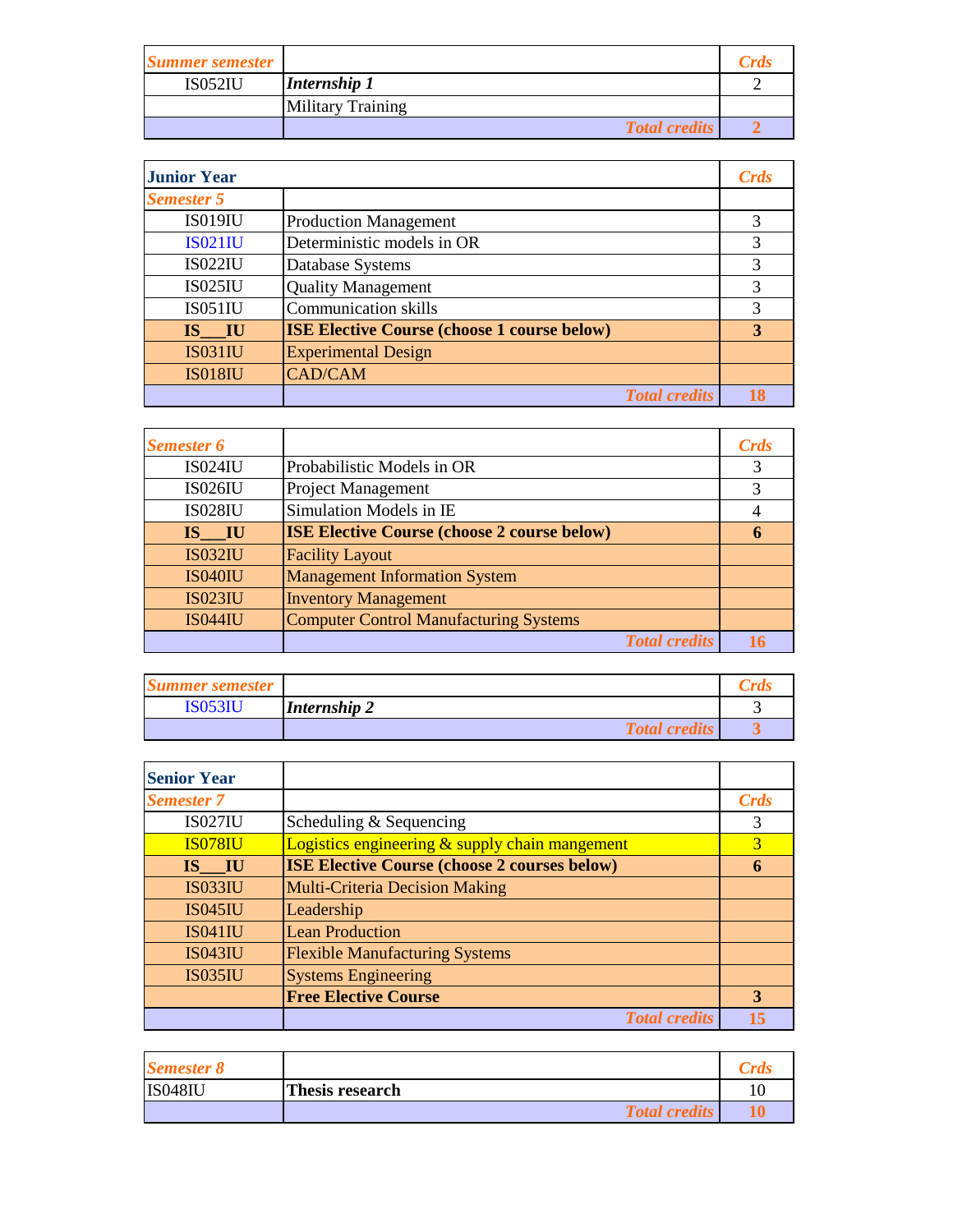## **For batch 2011, 2012, 2013 IU ISE Curriculum - TOEFL 430-500, IE4 & IE3, (4.5 years)**<br>Total Credit 154

Total Credit

31-5-2016

| Year 1            |                          |                |
|-------------------|--------------------------|----------------|
| <b>Semester 1</b> |                          | <b>Crds</b>    |
| EN070IU           | Reading & Writing IE4    | 5.6            |
| EN071IU           | Listening & Speaking IE4 | 5.4            |
| MA001IU           | Calculus 1               | $\overline{4}$ |
| PH013IU           | Physics 1                | $\overline{2}$ |
| CH011IU           | Chemistry for Engineers  | 3              |
| PT001IU           | Physical Training 1      | $\theta$       |
|                   | <b>Total credits</b>     | 20             |

| <b>Semester 2</b> |                                        | <b>Crds</b>    |
|-------------------|----------------------------------------|----------------|
| EN007IU           | <b>Writing AE1</b>                     | $\overline{2}$ |
| EN008IU           | Listening AE1                          | $\overline{c}$ |
| IS005IU           | <b>Engineering Mechanics - Statics</b> | 3              |
| CH012IU           | <b>Chemistry Laboratory</b>            |                |
| PE008IU           | <b>Critical Thinking</b>               | 3              |
| <b>MA003IU</b>    | Calculus 2                             | $\overline{4}$ |
| PH014IU           | Physics 2                              | $\overline{c}$ |
| PT002IU           | <b>Physical Training 2</b>             |                |
|                   | <b>Total credits</b>                   | 17             |

| <b>Summer semester</b> |                                                          | <b>Crds</b> |
|------------------------|----------------------------------------------------------|-------------|
| PE011IU                | <b>Principles of Marxism</b>                             |             |
| PE012IU                | HCM's thoughts                                           |             |
| PE013IU                | <b>Revolutionary Lines of Vietnamese Communist Party</b> |             |
|                        | <b>Total credits</b>                                     |             |

| Year 2            |                                        |                |
|-------------------|----------------------------------------|----------------|
| <b>Semester 3</b> |                                        | Crds           |
| <b>MA023IU</b>    | Calculus 3                             | 4              |
| PH015IU           | Physics 3                              | 3              |
| PH016IU           | Physics 3 Lab                          |                |
| IS001IU           | Introduction to Industrial Engineering |                |
| IS006IU           | IE lab                                 | $\overline{2}$ |
| <b>IS004IU</b>    | Engineering Probability & Statistics   | $\overline{4}$ |
| EN011IU           | <b>Writing AE2</b>                     | $\overline{c}$ |
| EN012IU           | Speaking AE2                           | $\overline{2}$ |
|                   | <b>Total credits</b>                   | 19             |

| <b>Semester 4</b> |                           | <b>Crds</b> |
|-------------------|---------------------------|-------------|
| <b>MA024IU</b>    | Differential Equations    |             |
| <b>ISO14IU</b>    | Analytical Physics 2B     |             |
| IS015IU           | Analytical Physics 2B Lab |             |
| IS002IU           | Introduction to Computing |             |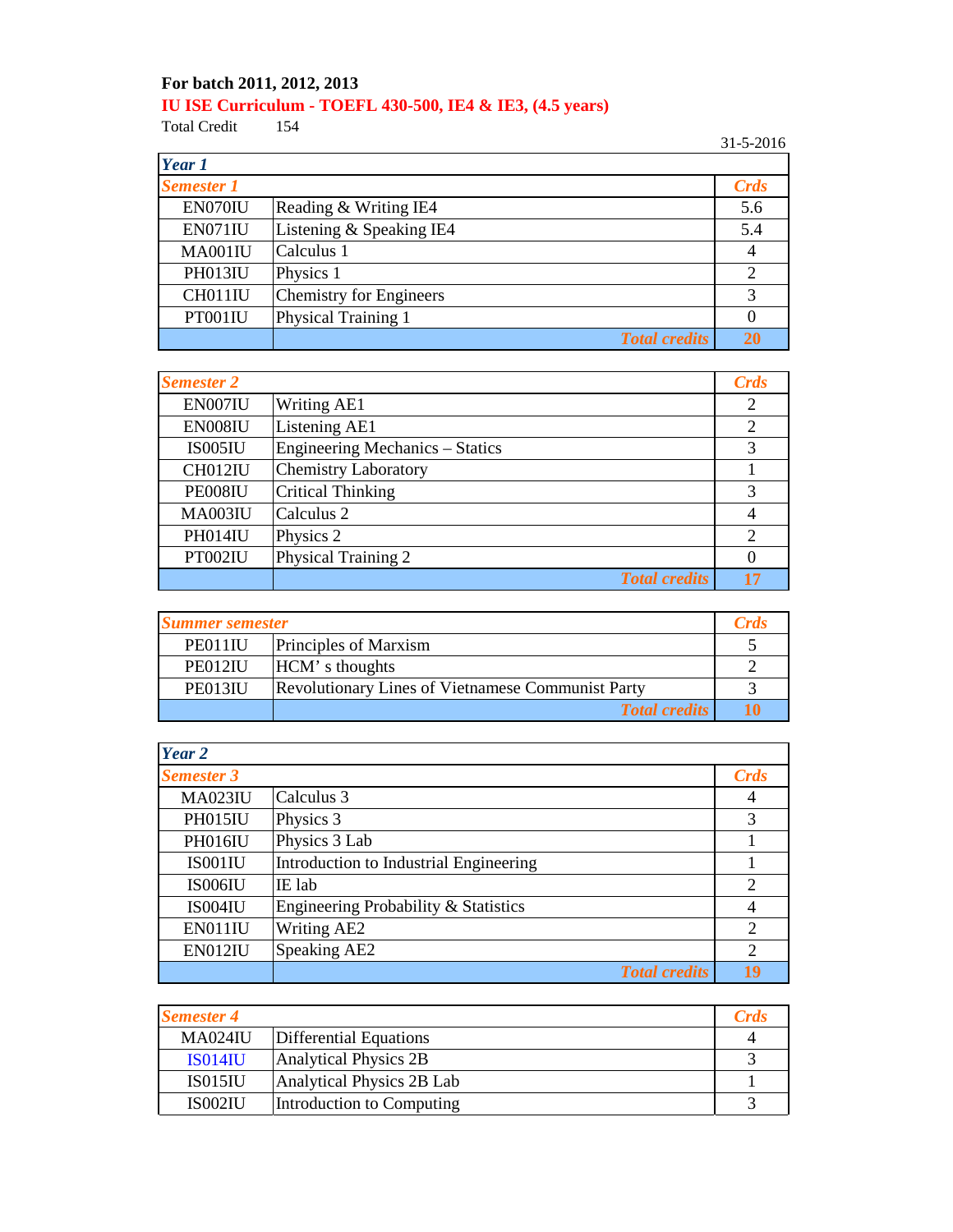| <b>IS020IU</b> | <b>Engineering Economy</b>   |  |
|----------------|------------------------------|--|
| <b>ISO17IU</b> | Work design & Ergonomics     |  |
| <b>IS034IU</b> | Product Design & Development |  |
|                | <b>Total credits</b>         |  |

| <b>Summer semester</b> |                          | Crds |
|------------------------|--------------------------|------|
| <b>IS052IU</b>         | Internship 1             |      |
|                        | <b>Military Training</b> |      |
|                        | <b>Total credits</b>     |      |

| Year 3            |                                                    |      |
|-------------------|----------------------------------------------------|------|
| <b>Semester 5</b> |                                                    | Crds |
| <b>IS016IU</b>    | <b>Engineering Mechanics – Dynamics</b>            | 3    |
| <b>IS019IU</b>    | <b>Production Management</b>                       | 3    |
| <b>IS021IU</b>    | Deterministic models in OR                         | 3    |
| <b>IS022IU</b>    | Database Systems                                   | 3    |
| <b>IS025IU</b>    | <b>Quality Management</b>                          | 3    |
| IS IU             | <b>ISE Elective Course (choose 1 course below)</b> | 3    |
| <b>IS031IU</b>    | <b>Experimental Design</b>                         |      |
| <b>IS018IU</b>    | <b>CAD/CAM</b>                                     |      |
|                   | <b>Total credits</b>                               | 18   |

| <b>Semester 6</b> |                                                    | <b>Crds</b>    |
|-------------------|----------------------------------------------------|----------------|
| <b>IS024IU</b>    | Probabilistic Models in OR                         | 3              |
| <b>IS026IU</b>    | <b>Project Management</b>                          | 3              |
| <b>IS028IU</b>    | Simulation Models in IE                            | $\overline{4}$ |
| <b>IS051IU</b>    | Communication skills                               | 3              |
| IS IU             | <b>ISE Elective Course (choose 2 course below)</b> | 6              |
| <b>IS032IU</b>    | <b>Facility Layout</b>                             |                |
| <b>IS040IU</b>    | <b>Management Information System</b>               |                |
| <b>IS023IU</b>    | <b>Inventory Management</b>                        |                |
| <b>IS044IU</b>    | <b>Computer Control Manufacturing Systems</b>      |                |
|                   | <b>Total credits</b>                               | 19             |

| <b>Summer semester</b> |                      |  |
|------------------------|----------------------|--|
| <b>IS053IU</b>         | Internship 2         |  |
|                        | <b>Total credits</b> |  |

| Year 4            |                                                     |      |
|-------------------|-----------------------------------------------------|------|
| <b>Semester 7</b> |                                                     | Crds |
| <b>IS027IU</b>    | Scheduling & Sequencing                             | 3    |
| <b>IS029IU</b>    | Supply chain & Logistics Management                 | 3    |
| IS IU             | <b>ISE Elective Course (choose 2 courses below)</b> | 6    |
| <b>IS033IU</b>    | <b>Multi-Criteria Decision Making</b>               |      |
| <b>IS045IU</b>    | Leadership                                          |      |
| <b>IS041IU</b>    | <b>Lean Production</b>                              |      |
| <b>IS043IU</b>    | <b>Flexible Manufacturing Systems</b>               |      |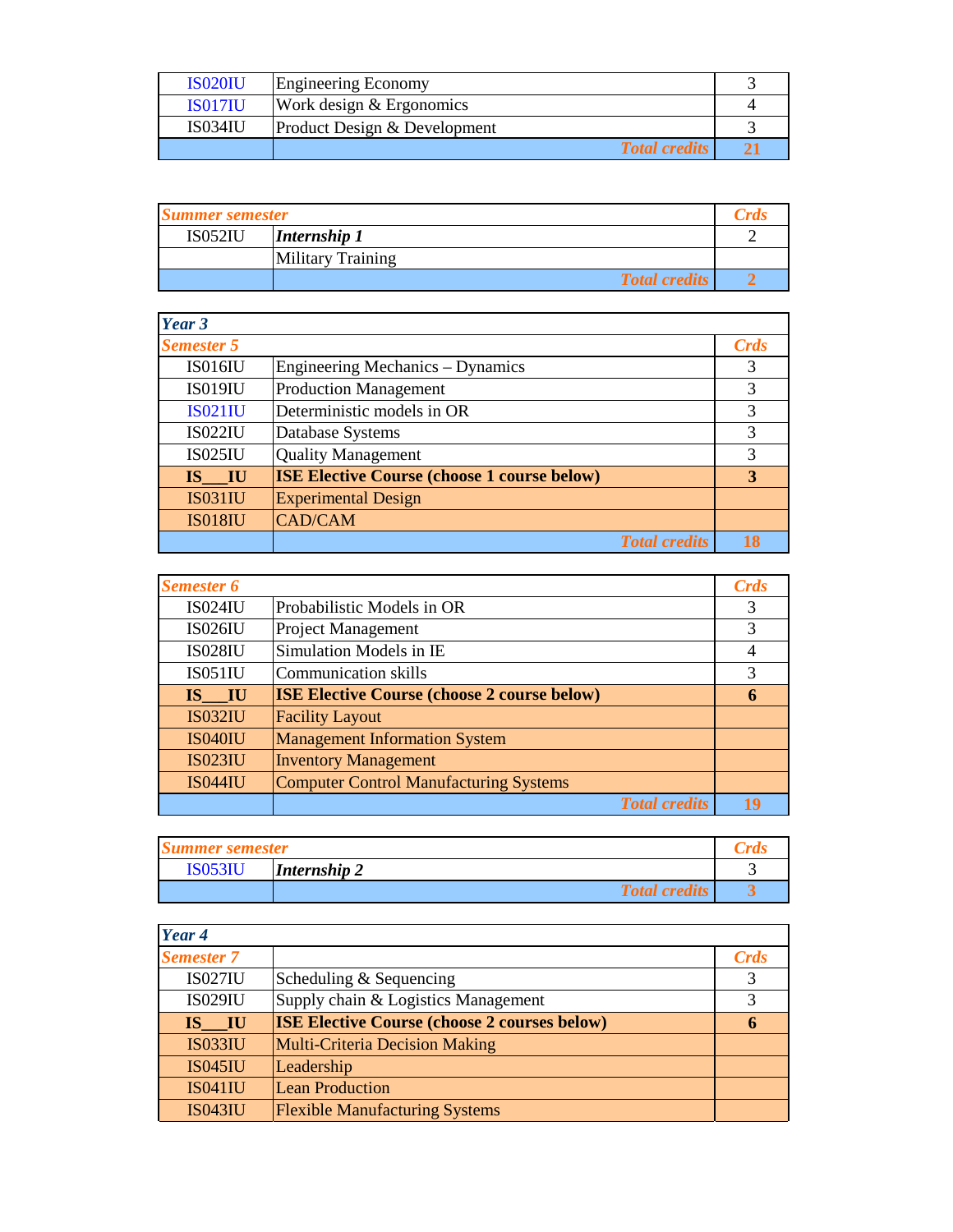| <b>IS035IU</b> | <b>Systems Engineering</b>  |  |
|----------------|-----------------------------|--|
|                | <b>Free Elective Course</b> |  |
|                | <b>Total credits</b>        |  |

| <b>Semester 8</b> |                      |  |
|-------------------|----------------------|--|
| <b>IS048IL</b>    | Thesis research      |  |
|                   | <b>Total credits</b> |  |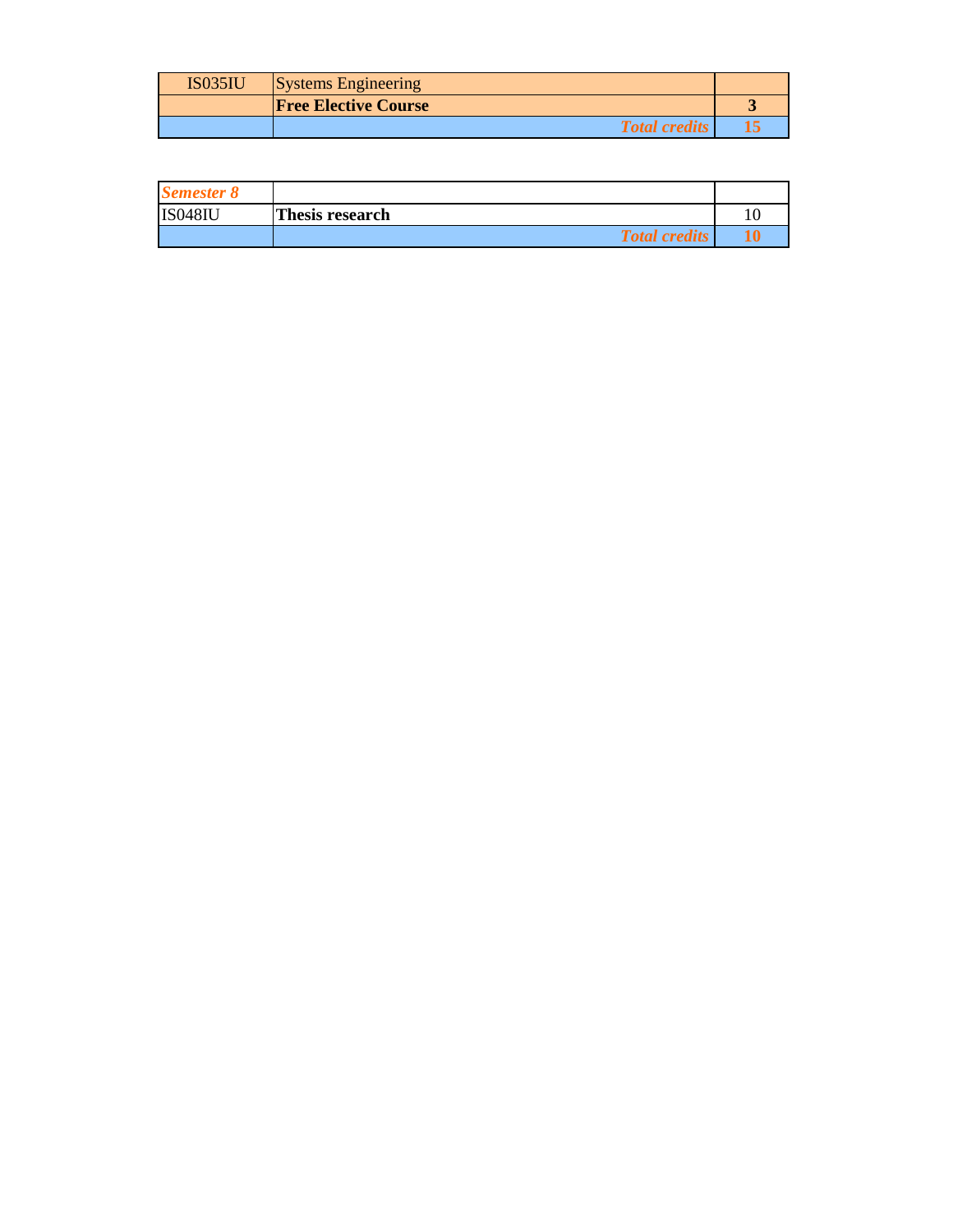## **For batch 2011, 2012, 2013 IU ISE Curriculum - TOEFL <430 - IE2 & IE1 - (5 years)**

Total Credit

31-5-2016

| Year 1            |                      |             |
|-------------------|----------------------|-------------|
| <b>Semester 1</b> |                      | <b>Crds</b> |
| <b>EN048IU</b>    |                      |             |
| <b>EN049IU</b>    |                      |             |
| EN050IU           |                      |             |
| <b>EN051IU</b>    | IE1                  | 32          |
| PT001IU           | Physical Training 1  | $\theta$    |
|                   | <b>Total credits</b> | 32          |

| <b>Semester 2</b> |                      | Crds                        |
|-------------------|----------------------|-----------------------------|
| <b>EN052IU</b>    |                      |                             |
| EN053IU           |                      |                             |
| EN054IU           |                      |                             |
| EN055IU           | IE <sub>2</sub>      | 12                          |
| MA001IU           | Calculus 1           | 4                           |
| PH013IU           | Physics 1            | $\mathcal{D}_{\mathcal{A}}$ |
| PH014IU           | Physics 2            | $\overline{2}$              |
| PT002IU           | Physical Training 2  | 0                           |
|                   | <b>Total credits</b> | 20                          |

| <b>Summer semester</b> |                                                          | <b>Crds</b> |
|------------------------|----------------------------------------------------------|-------------|
| PE011IU                | Principles of Marxism                                    |             |
| PE012IU                | HCM's thoughts                                           |             |
| PE013IU                | <b>Revolutionary Lines of Vietnamese Communist Party</b> |             |
|                        | <b>Total credits</b>                                     |             |

| Year 2            |                                        |                             |
|-------------------|----------------------------------------|-----------------------------|
| <b>Semester 3</b> |                                        | <b>Crds</b>                 |
| CH011IU           | <b>Chemistry for Engineers</b>         | 3                           |
| CH012IU           | <b>Chemistry Laboratory</b>            |                             |
| <b>MA003IU</b>    | Calculus 2                             | $\overline{4}$              |
| PH015IU           | Physics 3                              | 3                           |
| <b>PH016IU</b>    | Physics 3 Lab                          |                             |
| IS001IU           | Introduction to Industrial Engineering |                             |
| IS006IU           | IE lab                                 | 2                           |
| EN007IU           | Writing AE1                            | 2                           |
| EN008IU           | Listening AE1                          | $\mathcal{D}_{\mathcal{L}}$ |
|                   | <b>Total credits</b>                   | 19                          |

| <b>Semester 4</b> |                           |  |
|-------------------|---------------------------|--|
| <b>MA023IU</b>    | Calculus 3                |  |
| <b>ISO14IU</b>    | Analytical Physics 2B     |  |
| <b>IS015IU</b>    | Analytical Physics 2B Lab |  |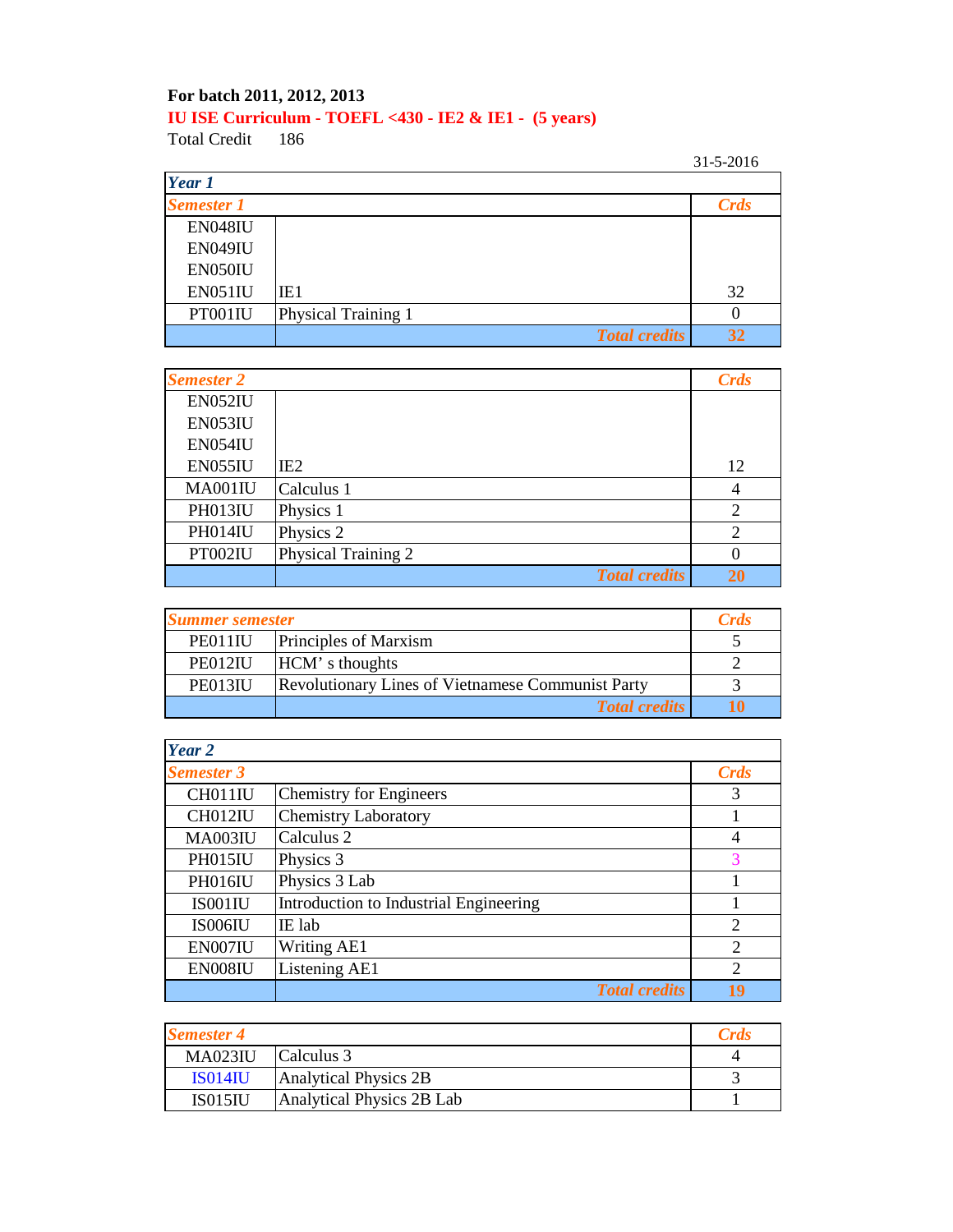| <b>IS020IU</b> | <b>Engineering Economy</b>             |  |
|----------------|----------------------------------------|--|
| IS002IU        | Introduction to Computing              |  |
| IS005IU        | <b>Engineering Mechanics - Statics</b> |  |
| EN011IU        | <b>Writing AE2</b>                     |  |
| EN012IU        | Speaking AE2                           |  |
|                | <b>Total credits</b>                   |  |

| <b>Summer semester</b> |                          | <b>Crds</b> |
|------------------------|--------------------------|-------------|
| <b>IS052IU</b>         | Internship 1             |             |
|                        | <b>Military Training</b> |             |
|                        | <b>Total credits</b>     |             |

| Year 3            |                                         |             |
|-------------------|-----------------------------------------|-------------|
| <b>Semester 5</b> |                                         | <b>Crds</b> |
| <b>MA024IU</b>    | <b>Differential Equations</b>           |             |
| IS004IU           | Engineering Probability & Statistics    |             |
| <b>IS016IU</b>    | <b>Engineering Mechanics – Dynamics</b> | 3           |
| <b>IS034IU</b>    | Product Design & Development            | 3           |
| <b>IS021IU</b>    | Deterministic models in OR              | 3           |
| <b>IS022IU</b>    | Database Systems                        | 3           |
|                   | <b>Total credits</b>                    |             |

| <b>Semester 6</b> |                                                    | <b>Crds</b> |
|-------------------|----------------------------------------------------|-------------|
| <b>IS017IU</b>    | Work design & Ergonomics                           | 3           |
| <b>IS019IU</b>    | <b>Production Management</b>                       | 3           |
| <b>IS024IU</b>    | Probabilistic Models in OR                         | 3           |
| <b>IS028IU</b>    | Simulation Models in IE                            |             |
| IS IU             | <b>ISE Elective Course (choose 1 course below)</b> | 3           |
| <b>IS031IU</b>    | <b>Experimental Design</b>                         |             |
| <b>IS018IU</b>    | <b>CAD/CAM</b>                                     |             |
|                   | <b>Total credits</b>                               |             |

| Year 4            |                                                    |      |
|-------------------|----------------------------------------------------|------|
| <b>Semester 7</b> |                                                    | Crds |
| <b>IS025IU</b>    | <b>Quality Management</b>                          | 3    |
| <b>IS051IU</b>    | <b>Communication skills</b>                        | 3    |
| <b>IS027IU</b>    | Scheduling & Sequencing                            | 3    |
| <b>IS029IU</b>    | Supply chain & Logistics Management                | 3    |
| IS IU             | <b>ISE Elective Course (choose 2 course below)</b> | 6    |
| <b>IS032IU</b>    | <b>Facility Layout</b>                             |      |
| <b>IS040IU</b>    | <b>Management Information System</b>               |      |
| <b>IS023IU</b>    | <b>Inventory Management</b>                        |      |
| <b>IS044IU</b>    | <b>Computer Control Manufacturing Systems</b>      |      |
|                   | <b>Total credits</b>                               |      |

| <b>NYAYIRANI A</b> Y |                           |  |
|----------------------|---------------------------|--|
| <b>IS026IU</b>       | <b>Project Management</b> |  |